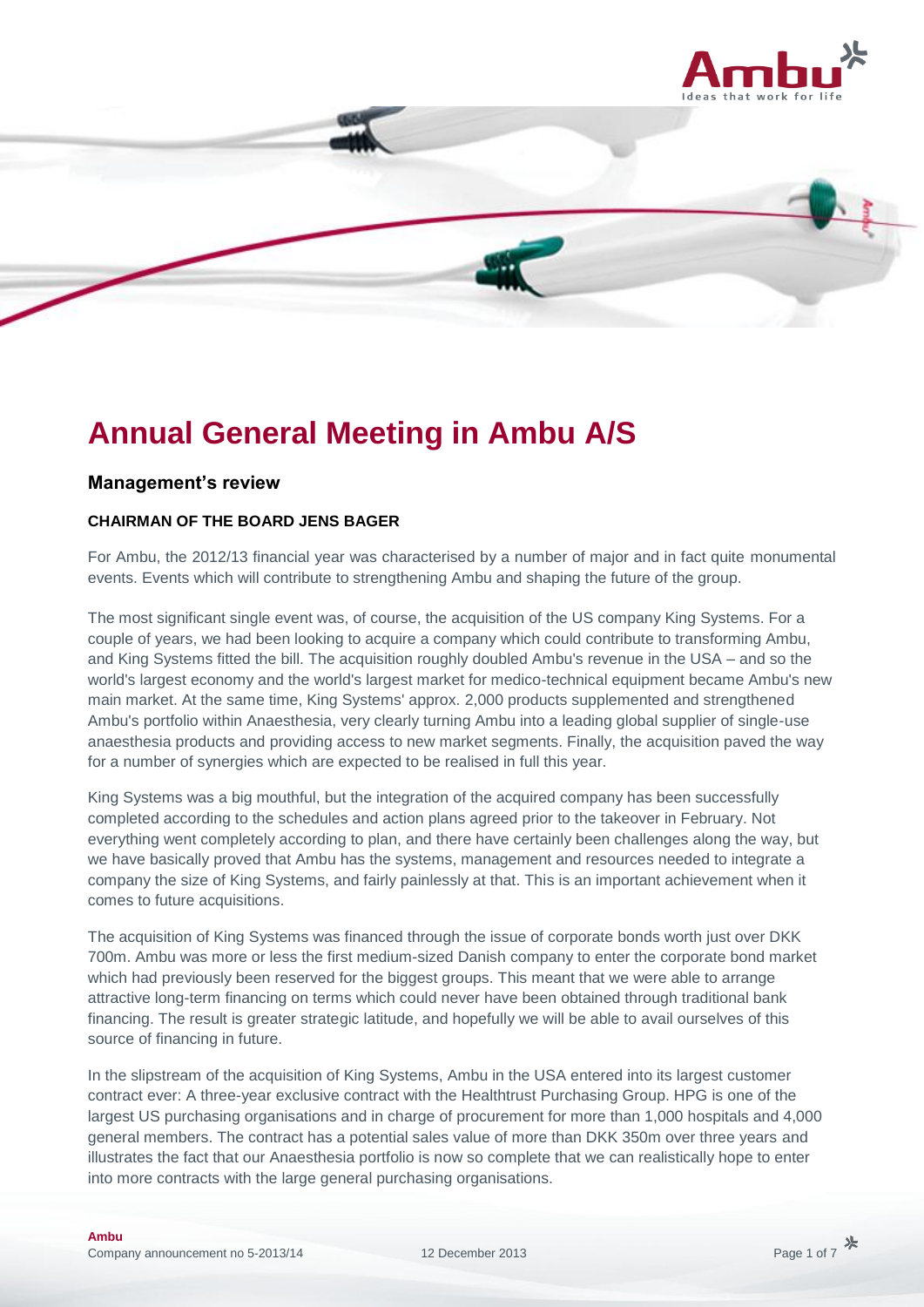

As the last major event within Anaesthesia, a new version of the sterile single-use videoscope aScope, aScope3, with the newly developed aView monitor, was launched in selected European countries and in Australia. In some markets, the sales generated by aScope3 in just six weeks were equal to the annual sales of its predecessor, aScope2. The FDA has just approved the launch of aScope3 in the USA next month, and the product is also being rolled out in Asia and the rest of Europe. We believe that it will be a strong driver of growth.

Slightly dwarfed by the major acquisition of King Systems, another acquisition was made within the PMD product area which is also opening up interesting vistas, the takeover of the UK company First Water Heathcote. This acquisition gave access to adhesive gels which are a critical component in electrodes. Also, it paved the way for a restructuring of the electrode production, which will allow Ambu to increase its earnings from the WhiteSensor electrodes acquired from Unomedical in May last year. This will boost PMD earnings in future.

Another major event which I would like to mention is Ambu's new strategy plan – Climbing New Heights – which was adopted by the Board of Directors this autumn. The plan covers the period up until and including 2017. And now I would like to ask President & CEO Lars Marcher to explain the key figures for the financial year and the main elements in the new strategy plan.

### **PRESIDENT & CEO LARS MARCHER**

Thank you. I will start by looking at the results for the 2012/13 financial year and especially Q4 because this is the first quarter which sees the full effect of the integration of Ambu and King Systems. In Q2 and Q3 a lot of efforts were devoted to the integration of King Systems, to establishing new systems, to the combination of the sales forces and much else besides, whereas Q4 saw a much stronger focus on sales and the business.

We are therefore very pleased that Q4 turned out to be the best and greatest quarter in Ambu's history. Revenue was up 42%, topping DKK 400m, and quite importantly, we regained our momentum in the USA, posting organic growth of 9%. Moreover, the economies of scale resulting from the acquisition of King Systems started materialising, reducing the effective rate of cost to 33.7%. The primary operating income (EBIT) increased to DKK 59m before special items – up DKK 45m compared with the prior-year period.

This represents a strong finish and is a good indicator of what Ambu is capable of after the acquisition of King Systems.

Looking at the financial year as a whole, Ambu reported double-digit growth rates in all markets following the acquisition of King Systems. Organic growth of 3% was posted in the USA, where we have established two separate sales forces for Anaesthesia and PMD, which really started proving their worth towards the end of the year. In Europe, organic growth of 8% was realised, and Ambu again won market share in markets which have generally been marked by the economic crisis and a tightening of public spending. Finally, organic growth of 11% was realised in the overseas markets as a whole. Growth of 16% was achieved in Asia where Ambu has in recent years invested in building a platform of salespeople, supporters, distributors and logistics.

All product areas grew more than the underlying markets. We have already heard about Anaesthesia, so let me comment a bit on PMD and Emergency Care:

PMD realised organic growth of 6%. In 2012/13, Ambu could for the first time market a full range of singleuse electrodes for diagnostics, monitoring and outpatient treatment. This boosted sales – both of the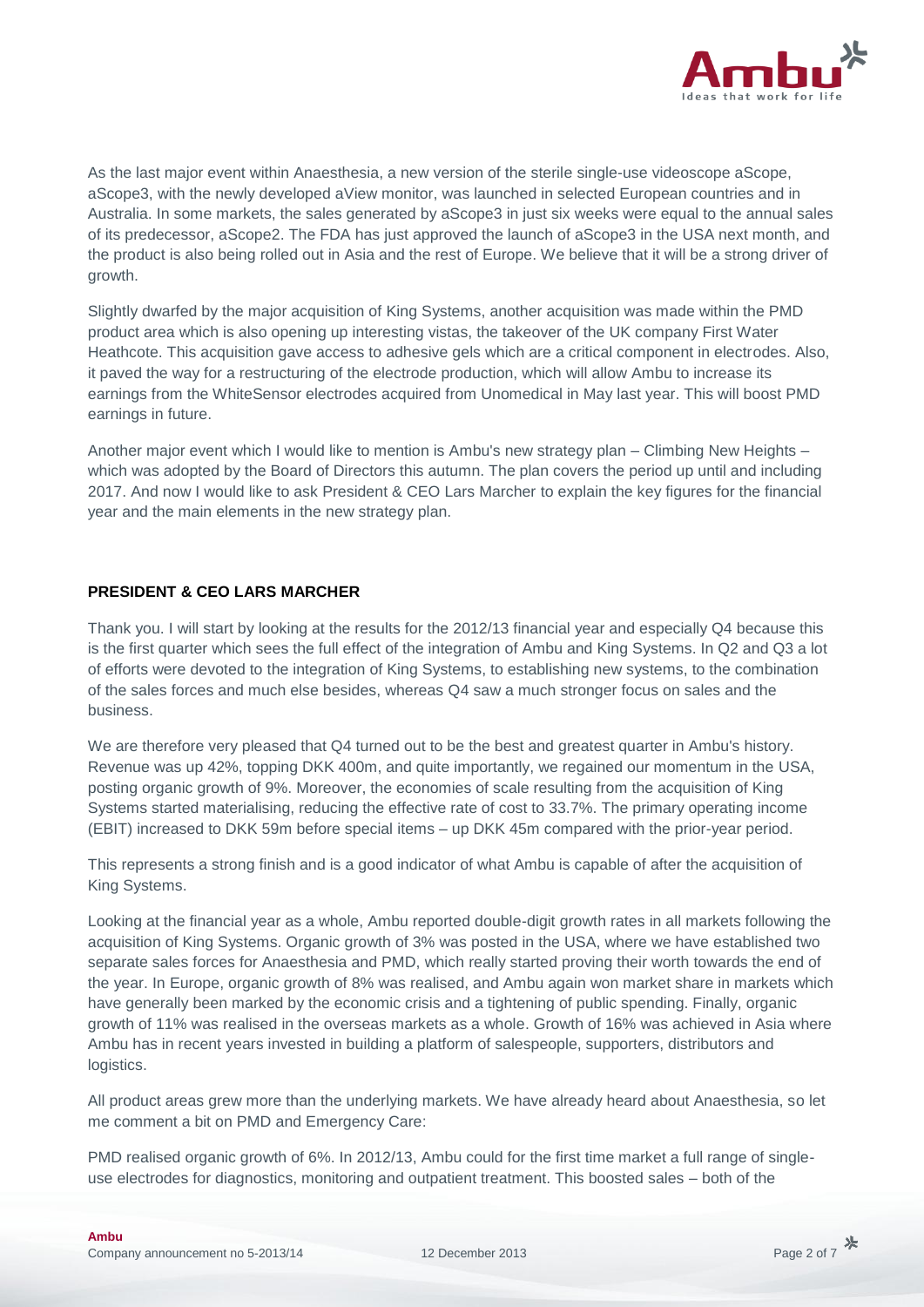

acquired WhiteSensor electrodes and of our traditional BlueSensor electrodes. Emergency Care realised growth of 9% due to an increase in demand for especially neck collars and manikins.

The resulting key figures can be summarised as follows: Revenue was up 32% at approx. DKK 1.4bn. King Systems alone contributed DKK 242m, while robust organic growth of 6% was realised across Ambu's product areas.

The gross margin fell to 49.1%, which was largely in line with expectations. The margins of the acquired activities in King Systems, Unomedical's electrode business and First Water Heathcote are generally lower than for Ambu's other activities. Results are also affected by the allocation of the purchase price for King Systems, and finally the margins of the large HPG contract will be relatively low until volumes reach a sufficiently high level for economies of scale to be realised both in production and in sales.

Throughout the year, we maintained a strong focus on increasing productivity and realising economies of scale, and it worked. Costs were up 24% after recognition of the acquired companies, but as revenue was up 32%, the effective rate of cost fell, despite the fact that the new Medical Device Tax introduced in the USA translated into additional costs of DKK 12m for Ambu.

The profit before interest, tax, depreciation and amortisation (EBITDA) before special items increased to DKK 235m, while the operating profit (EBIT) before special items stood at DKK 161m. Special items amounted to DKK 61m in the form of costs which Ambu has undertaken following the acquisition of King Systems and the restructuring of production in the UK.

After financial items and tax, a net profit of DKK 48m was returned, a result which is quite heavily impacted by special items and other events associated with the acquisition of King Systems. Fortunately, next years' financial statements will be more straightforward and easier to compare without special items.

In 2012/13, we brought to a close the GPS4 strategy which has steered Ambu's development over the past four years. It was an ambitious strategy, and I am pleased to say that we came a very long way towards realising the targets.

In four years, Ambu has been transformed from a company with a predominantly Danish cost base and a mainly European sales focus into a global company – with global production in the USA, the UK, Malaysia and China, with global logistics and a global supply chain, with global development activities in Denmark, the USA, the UK, China and Malaysia, with global sales and global systems.

Ambu has strengthened its position in all markets following three-digit growth rates in the USA and Asia and sound growth in Europe. Moreover, we have made a mark for ourselves in all segments, with our most important products often ranking 1st, 2nd or 3rd.

Profitability has been improved. Revenue is up approx. 60%, while the operating profit has increased approx. 50% in four years. The old Ambu attained a profit margin of 15% before time.

We have become more innovative even though we did not manage to fulfil the objective of generating 30% of revenue from new products. We simply did not predict accurately enough how swiftly the aScope would be embraced by the market, and consequently new products ended up accounting for 15% of sales.

We have created a more attractive and more focused workplace. And we have shown that Ambu is a good home to three successful and well-integrated acquisitions.

Consequently, we have delivered on five of the six key objectives in the GPS4 strategy. Ambu started the strategy period as a small player, as one among many small suppliers, but is ending the strategy period as the smallest of the biggest global suppliers.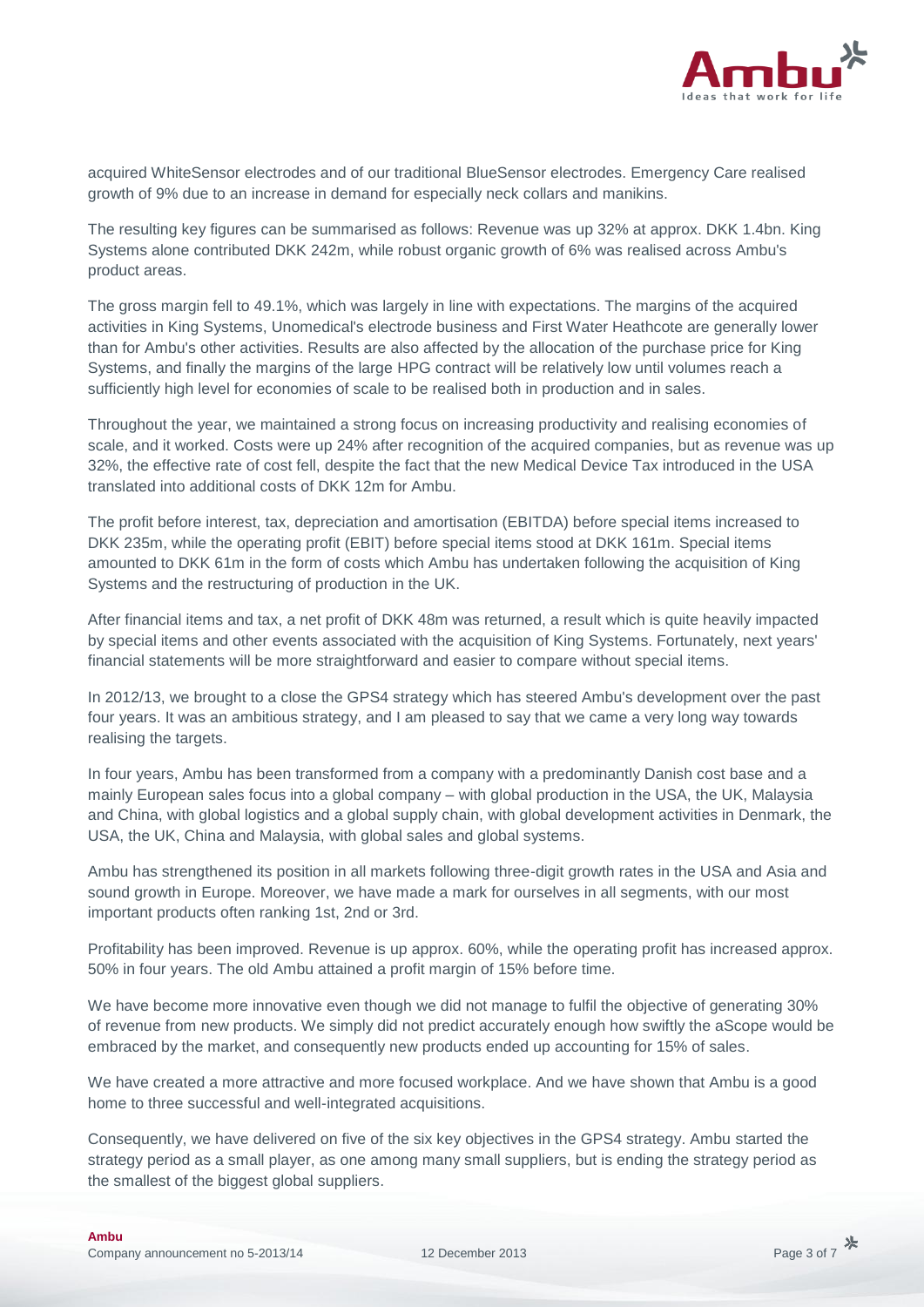

Ambu has strengthened its visibility and presence in the market and is now a group with two growth platforms within Anaesthesia and PMD, two more or less equally large product areas with considerable potential.

With the new Climbing New Heights strategy Ambu will, in the next four years, further develop its position as a leading supplier of single-use products for anaesthesia and patient monitoring.

Ambu will grow. Ambu will win market share and boost growth compared to the growth rates attained during the GPS4 strategy period: From annual organic growth of 5-6%, Ambu will grow an average 8-10% a year. Five levers will raise the company to new growth heights:

The first is visualisation – a market with considerable potential where anaesthetists use aScope3 to visualise the patients' airways. aScope3 was launched at the end of 2012/13 and contributed to a doubling of sales of scopes, and we expect another doubling this year. With aScope3 we address a potential 3 million procedures annually, while version 2 addressed only a third of this. We also see healthy growth potential for the King Vision laryngoscope from King Systems. King Vision has been in the market for a couple of years, and the product is selling well to rescue services and ambulances. However, it has been too expensive for hospitals to buy great quantities. We will soon be launching a new version with cheaper single-use blades which will make it possible to penetrate the hospital segment.

The next focus area is the optimisation of the portfolio of traditional products. New products are being developed within Anaesthesia and PMD as well as Emergency Care. Sales of these products will be more focused and effective and conducted by salespersons who are better trained to provide advice on the products, on their cost-effectiveness and the benefits offered with regard to hygiene and hospital routines.

Cross sales will be strengthened generally – and especially within Anaesthesia where King Systems has not been particularly active outside the USA. This will all change once Ambu's sales forces in Europe and Asia start marketing the King Systems products.

Moreover, Ambu is looking at those parts of the world which have not yet been targeted. Ambu is currently not represented in countries like Russia, Brazil and Mexico, and in other parts of the world – for example Eastern Europe, Latin America and Asia – it is possible to develop the sales channels and start targeting new market segments.

We will also seek to enter into partnerships with other companies. Such partnerships may focus on development. Or they may be partnerships where Ambu licenses a product as has been the case with the single-use pump SmartInfuser Pain Pump for pain management. The partnerships may also involve making technology available to a partner operating in other markets than Ambu. We have done so with Ascope in the veterinary market, and aScope is a natural candidate for new partnerships.

We are convinced that these focus areas will help us increase organic growth to produce revenue of DKK 2bn by the end of 2017. It took us 75 years to reach the first billion – we believe that we can hit the 2 billion kroner mark within 4-5 years.

I'm not saying it will be easy. In fact, we must grow in markets where there will be no end to the challenges. Sales prices are under constant pressure, most evidently so in Southern Europe, but also in other mature markets in Europe and to some extent in North America. Customers are phasing out expensive products and going for the low-price versions, where possible. Customers are establishing purchasing organisations to obtain economies of scale and discounts. And hospitals and rescue services are fierce in their demand for documentation of the benefits of the individual products, in financial terms and with respect to work routines and processes.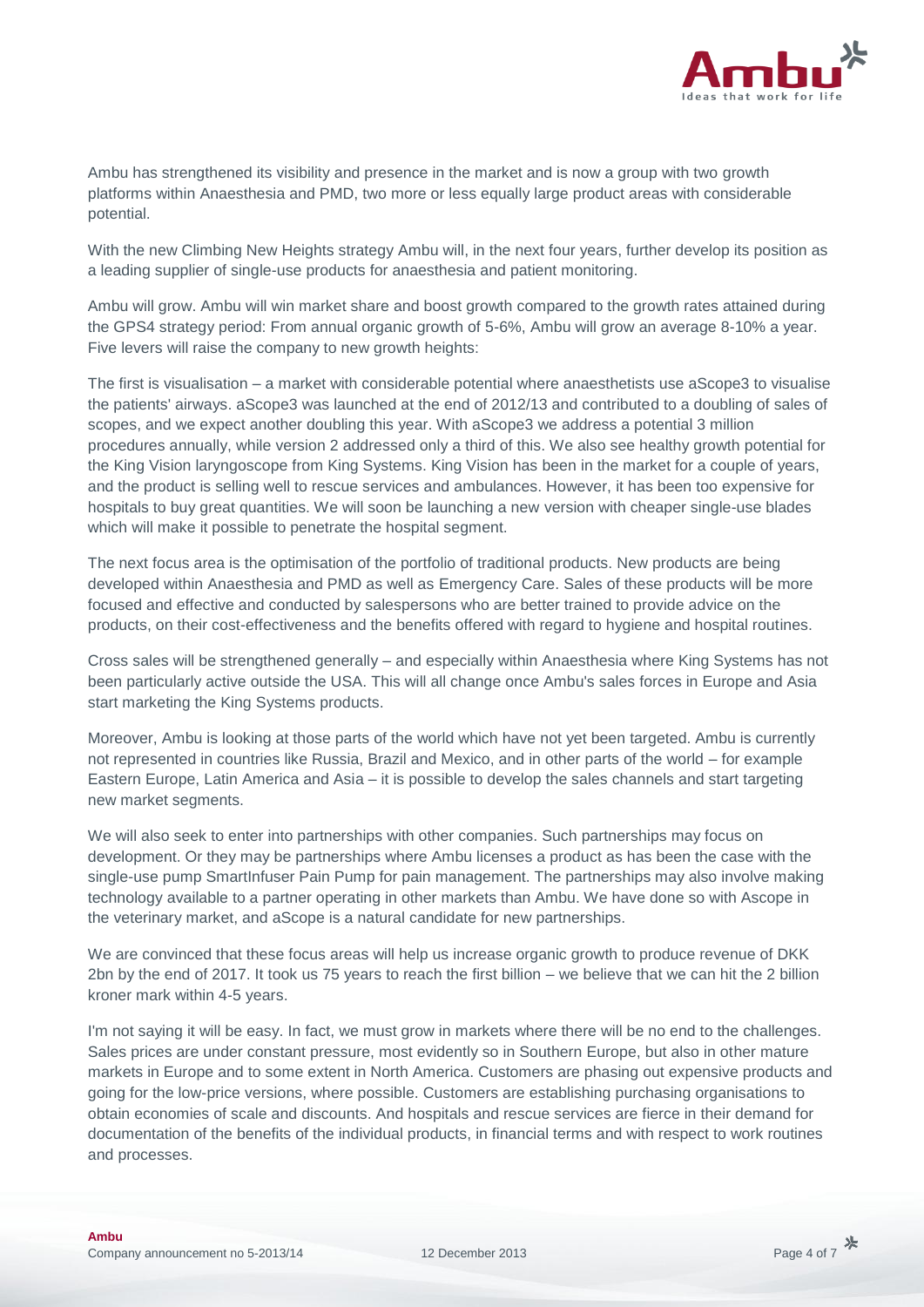

In other words, the pressure will be on. On the other hand, Ambu is in a better position than most. Firstly, most of Ambu's products are critical – they are the products which you find within a radius of 1 metre in the operating theatres, and products which are so critical and life-saving will not just be phased out in favour of a Chinese copy. Secondly, Ambu welcomes the stronger focus on product economy and utility value as singleuse products are cost-effective and very much facilitate the control of bacteria and infections, which is a huge problem in many hospitals worldwide.

Consequently, we believe in our growth target even if markets are under pressure, and in addition to further organic growth, we still have an appetite for acquisitions. We are very close to having 'digested' King Systems, and we expect a strong cash flow to quickly reduce Ambu's debt to a level which does not preclude further acquisitions. There are perhaps 5-10 stand-alone companies which can strengthen our position, but single products and technologies are also interesting.

In the next four years, we will also increase Ambu's profit margin to 17-18%. Again, we are launching a broad range of initiatives. The most important of these are:

Continued streamlining of our factories and supply chain. We must incessantly automate and improve our processes to ensure that our production remains the most cost-effective in the industry.

The launch of new products with higher margins, for example within visualisation.

Optimisation of prices and products to generate sales of more high-margin products.

And finally economies of scale from the acquisitions made in procurement, production, sales, the administration etc.

They are the objectives and the most important focus areas in Climbing New Heights. I am looking forward to standing here in four years' time and to reporting that we actually made it to some of the tops. Thank you.

#### **CHAIRMAN OF THE BOARD JENS BAGER**

Thank you, Lars, for elaborating on the key figures and the new strategy.

I will now talk a bit more about the financial statements. As Lars mentioned, the Ambu group returned a net profit of DKK 48m, while the parent realised a profit of DKK 49m. The Board of Directors proposes the distribution of dividend of DKK 15m, corresponding to DKK 1.25 per share, and that the remaining profit of DKK 33m be transferred to reserves

The proposed dividend corresponds to 31% of the consolidated profit. According to Ambu's dividend policy, we generally distribute about 30% of the profit as dividend. The proposed dividend thus complies with the dividend policy. In the view of the Board of Directors, this is an expedient level, given Ambu's financial reserves and expected future results.

In addition to the dividend, the shareholders have earned a very satisfactory return in the form of increases in the price of the Class B share. The share price increased by 50% in the course of the financial year, which is a somewhat higher increase than those seen for comparable shares in both the NASDAQ OMX MidCap index and in the Health Care index. In the new financial year, the price has increased further, so that the market value of all shares now exceeds DKK 3bn.

The price increases have gone hand in hand with a steadily growing interest in the share. Trading in the share has thus more than doubled. Ambu's size and market presence are now such that the company is attracting interest from several large institutional investors both in Denmark and abroad. In other words,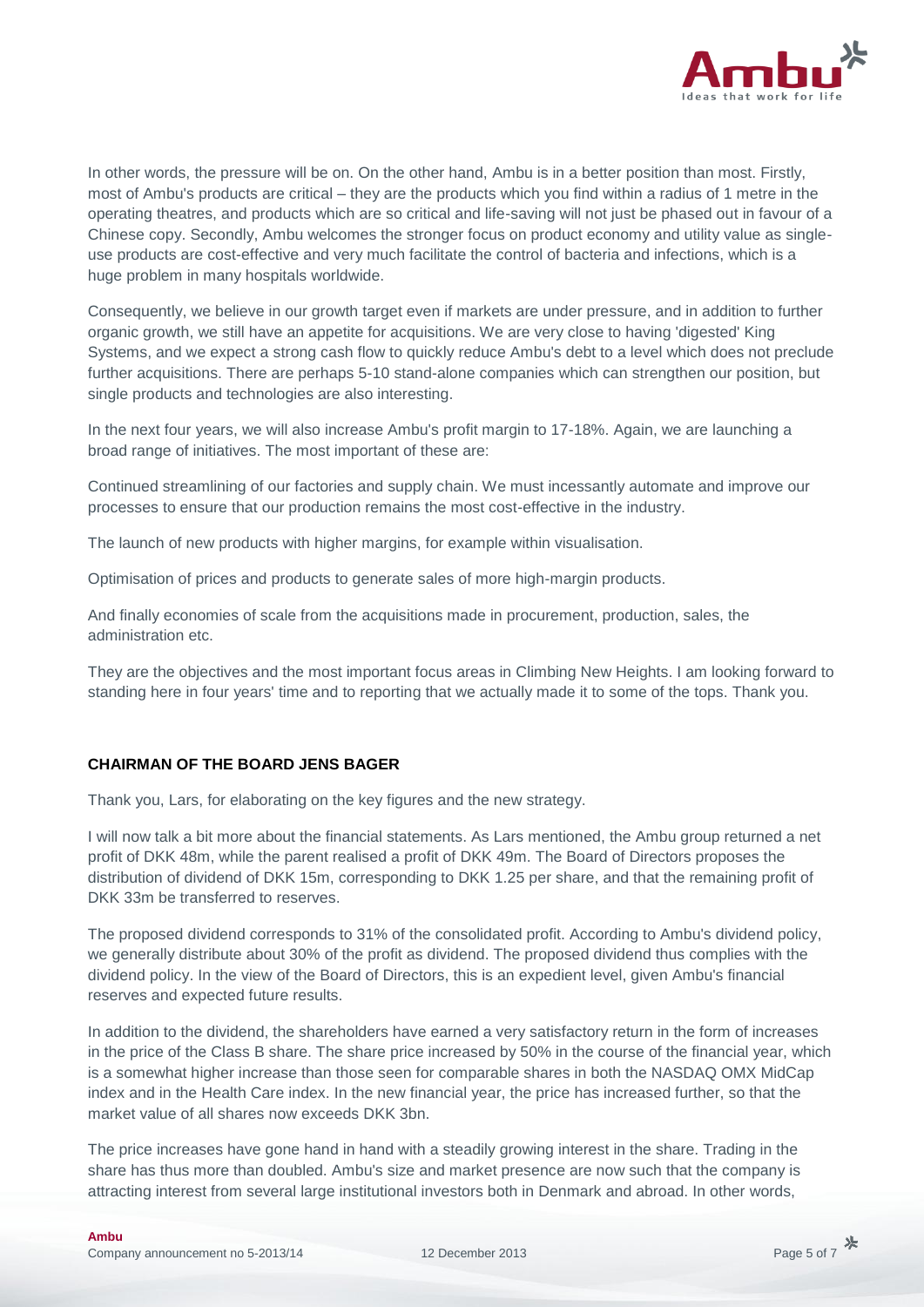

Ambu is attracting attention from several quarters due to its results and future prospects – and also because the management is devoting a lot of energy to communicating with professional and private investors as well as share and financial analysts. These are important efforts which help ensure that the share price reflects both the actual and expected value creation in the company.

Let me round off this review by detailing the outlook for 2013/14 of which two months have already passed.

We do not expect market conditions to change significantly. Europe will remain difficult, with low market growth due to modest economic growth, pressure on public health budgets, fierce competition and price pressure. In the USA, market conditions are expected to improve slightly, while Asia and South America will continue to see strong growth in demand. Unfortunately, Ambu generates only just over 10% of revenue in these emerging markets.

Even though we will not have much wind behind us in the main markets in the USA and Europe, we still believe that we will be able to increase Ambu's revenue by approx. 15% to about DKK 1.6bn. Just under half of this growth will be organic, while King Systems will contribute the rest from being included in the financial statements for the whole year as opposed to 7.5 months last year.

In all geographical areas, we expect Ambu to be able to continue to grow faster than both the markets and its competitors. We expect to see higher cross sales within Anaesthesia because our salespeople are able to offer more products, while Ambu's own sales forces will take over sales of the King Systems products in Europe, and also elsewhere. Finally, we expect a greater contribution from new products with higher margins, especially the aScope3 videoscope and the King Vision video laryngoscope with the new aBlade single-use product.

The acquisition of King Systems is expected to produce synergies of DKK 40m, and in addition to such economies of scale we also expect margins generally to be slightly higher. However, the expected pressure on sales prices will absorb some of the margin improvements, and we therefore expect to end the year with a profit margin of 12-14% compared with 11.6% last year.

We will focus strongly on maintaining an efficient level of working capital and on keeping inventories as low as possible. Consequently, we expect to increase the free cash flows to DKK 100-120m before any acquisitions and payment of special items already expensed. A lower level of working capital and improved operating income are also expected to help reduce the net interest-bearing debt to about 2.5 times EBITDA against 3.1 times last year.

We have had a good start to the year, and we are convinced that we will keep the momentum going and in the 2013/14 financial year take the first determined steps towards realising our financial and strategic targets for the next four years which Lars Marcher mentioned earlier.

I mentioned in my introduction that 2012/13 was a hectic year with major events and far-reaching decisions, and I therefore want to say a big thank-you to the Executive Board, members of the management and Ambu's employees for their dedicated and targeted efforts. A lot of hard work has gone into making things happen, and a high level of willingness to change has been shown, and the Board of Directors appreciates this.

These major events have, of course, also affected the work of the Board of Directors. We rolled up our sleeves and set to work. The Board of Directors held eight meetings last year, and with only one member being absent for one meeting, attendance was 98% for the members elected by the shareholders, and 100% for the employee representatives.

In addition to the Board meetings proper, activity levels increased markedly for the Board committees, especially the Audit Committee which convened seven times to consider the financial statements, reporting